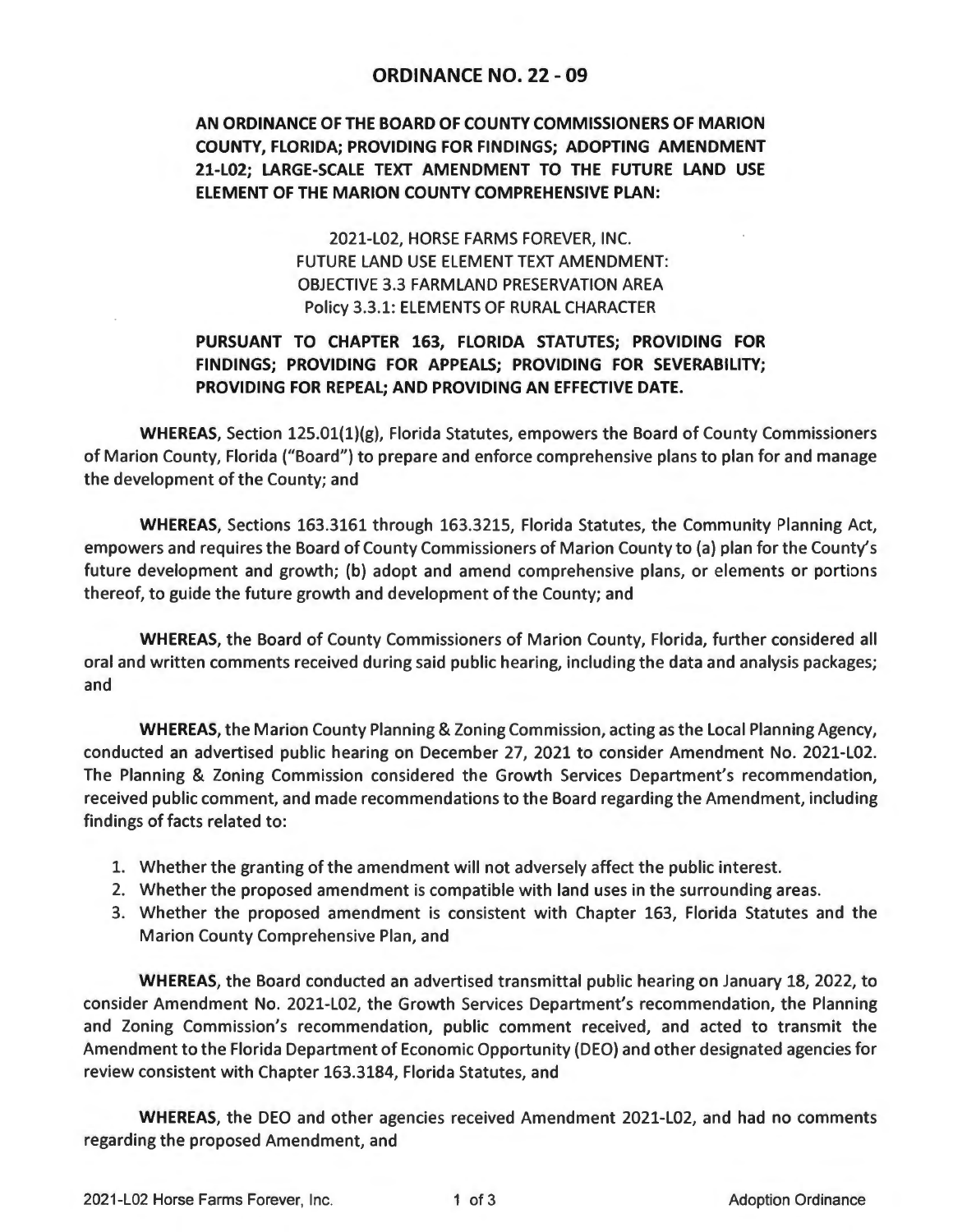**WHEREAS,** the Board conducted an advertised adoption public hearing on March 15, 2022 to consider Amendment No. 2021-L02, the Growth Services Department's recommendation, the Planning and Zoning Commission's recommendation, the agency transmittal review comments received (if any), and public comment received, and acted to adopt the Amendment.

**NOW, THEREFORE BE IT ORDAINED** by the Board of County Commissioners of Marion County, Florida:

**SECTION 1. LARGE-SCALE AMENDMENT APPROVAL.** The Board hereby approves the below-listed large-scale text amendment and authorizes the necessary amendment to Comprehensive Plan Future Land Use Element Text Policy 3.3.1 attached hereto and by this reference made part hereof, based on affirmative findings that the Amendment is compatible with the surrounding land uses, consistent with Chapter 163, Florida Statutes, and the Marion County Comprehensive Plan, and is not adverse to the public interest:

| Amend.<br>No.  | <b>Applicant</b> | PROPOSED LARGE-SCALE COMPREHENSIVE PLAN TEXT AMENDMENT                                     |
|----------------|------------------|--------------------------------------------------------------------------------------------|
| 2021<br>$-LO2$ | Horse<br>Farms   | FUTURE LAND USE ELEMENT TEXT AMENDMENT:<br><b>OBJECTIVE 3.3 FARMLAND PRESERVATION AREA</b> |
|                | Forever.<br>Inc. | Policy 3.3.1: ELEMENTS OF RURAL CHARACTER                                                  |

**SECTION 2. APPEALS.** Any affected person may file a petition with the Division of Administrative Hearings pursuant to Sections 120.569 and 120.57, Florida Statutes, to request a hearing to challenge the compliance of this large-scale amendment with Chapter 163, Part II, Florida Statutes, within 30 days following the adoption date of this ordinance.

**SECTION 3. SEVERABILITY.** If any provision or portion of this ordinance is declared by any court of competent jurisdiction to be void, unconstitutional or unenforceable, then all remaining portions and provision of this ordinance shall remain in full force and effect.

**SECTION 4. CONFLICTS.** In the event of any conflict or inconsistency between the text of this Objective 3.3 Farmland Preservation Area, Policy 3.3.1, and any other county ordinance or part thereof, the provisions of this Objective 3.3, Policy 3.3.1 shall prevail to the extent of such conflict or inconsistency

**SECTION 5. EFFECTIVE DATE.** This large-scale amendment shall not become effective until 31 days after the DEO, as the State Land Planning Agency, determines the Amendment adoption package is complete and no petition is filed by an affected party. If the large-scale amendment is challenged within 30 days after adoption, the large-scale amendment shall not become effective until the DEO or the Administration Commission, respectively, issues a final order determining the adopted large-scale amendment is in compliance. No development orders, development permits, or land uses dependent on this amendment may be issued or commence before it has become effective.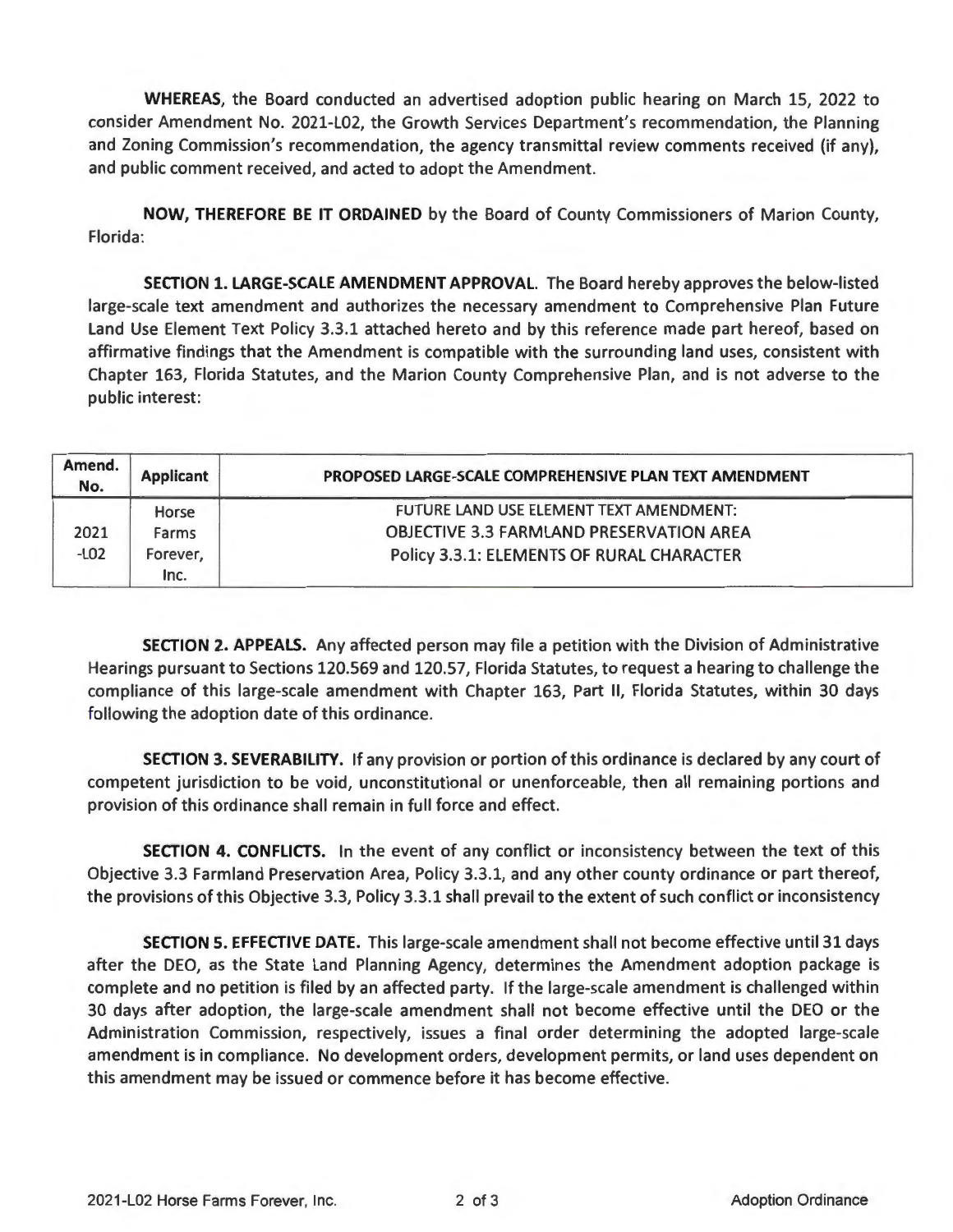**SECTION 6. CERTIFIED COPY.** A certified copy of this ordinance shall be filed with the Department of State by the clerk and shall take effect upon filing with the Department of State, subject to the limitation set forth above.

**SECTION 7. COPY ON FILE.** This original ordinance shall be filed with the Clerk of the Circuit Court and a certified copy of this ordinance shall be on file in the Marion County Growth Services Department/Planning & Zoning Division for public inspection.

**DULY ADOPTED** with a quorum present and voting, by the Board of County Commissioners of Marion County, Florida, this 15th day of March 2022.

> **BOARD OF COUNTY COMMISIONERS MARION COUNTY, FLORIDA**

DARD OF COUNTY COMMISIONERS<br>MARION COUNTY, FLORIDA

CARL ZALAK III. CHAIRMAN

**ATTEST:** 

GREGORY HARRELL, CLERK

RECEIVED NOTICE FROM SECRETARY OF STATE ON MARCH 23, 2022 ADVISING ORDINANCE WAS FILED ON MARCH 23, 2022.

APPROVED AS TO LEGAL FORM AND SUFFICIENCY

MATTHEW MINTER, COUNTY A